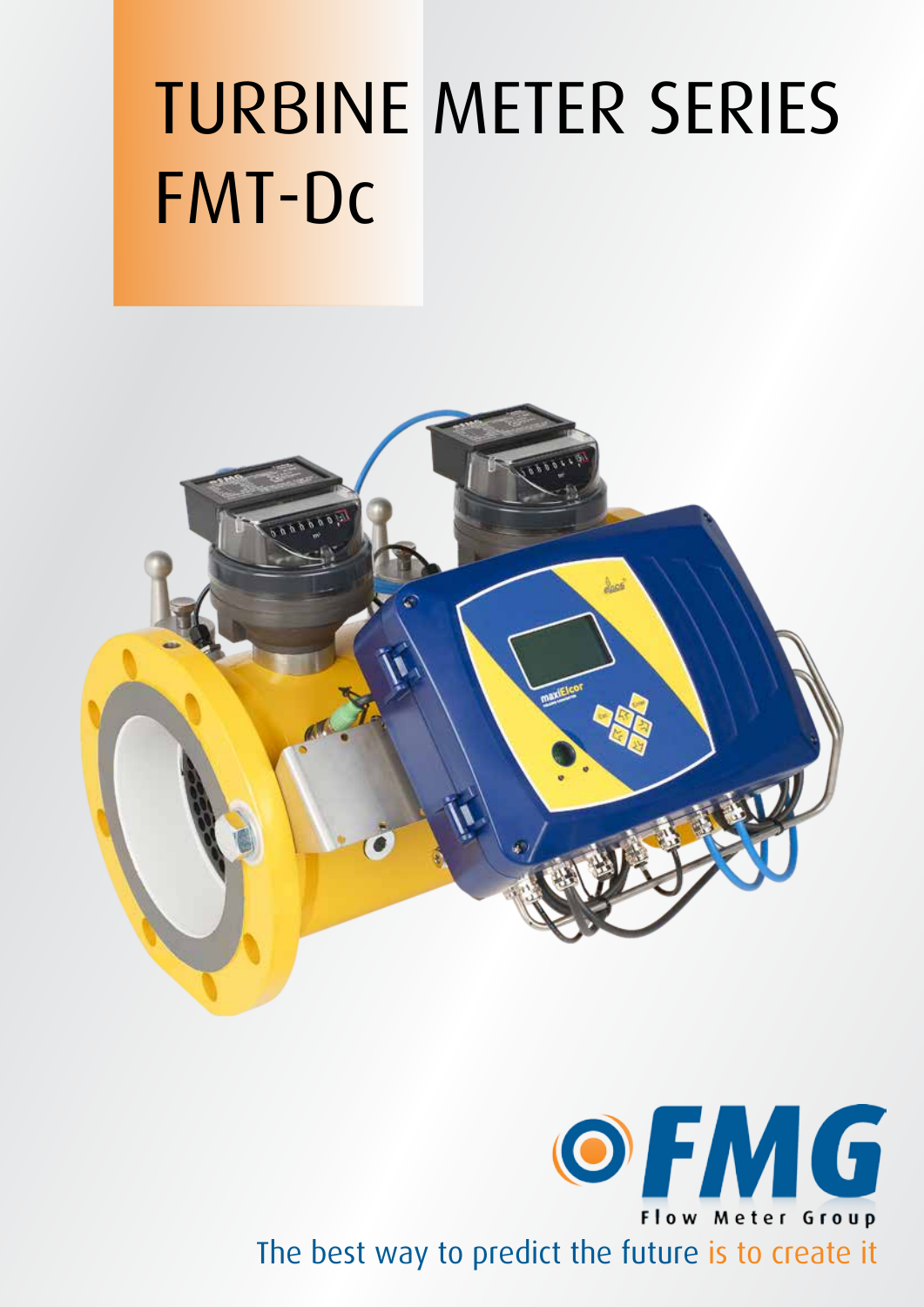#### **Principle**

The operation of the FMT series of turbine meter is based on the measurement of the velocity of gas. The flowing gas is accelerated and conditioned by the integrated multi stage flow conditioner. The multi stage flow conditioner prepares the gas flow profile by removing undesirable swirl and asymmetry before the gas flows over the freely rotating turbine wheel.

The dynamic forces of the flowing gas cause the rotor to rotate. The turbine wheel is mounted on the main shaft, with highprecision, low-friction ball bearings.

The turbine wheel has helical blades that have a known angle relative to the gas flow. The gas flow drives the turbine wheel at an angular velocity, which is proportional with the gas velocity. Using a gearing mechanism, the rotating turbine wheel drives the mechanical counter.

#### **Introduction**

The standard FMT-Lx turbine meter is suitable for custody transfer gas measurement of all non-corrosive gases such as natural gas, propane, butane, air, nitrogen, hydrogen, etc. for low and high operating pressures. The special construction of the FMT-Dc enables to meet the performance of the FMT-Lx, but can provide twice the amount of information. The FMT-Dc can be modified to perform as a master meter or transfer master meter.

The FMT-Dc series turbine meter is a unique meter, designed to perform on the highest level of accuracy. The meters comply with all international standards and are approved for custody transfer. The actual flow sensor, TWO cartridges which are exchangable with conventional cartridges used in other turbine meter series, can monitor all kinds of flow effects and monitor the results if connected to flow computer devices. Since these flow computer can analyze any effect, the FMT-Dc is also able to monitor itself and detect any kinds of failures. For example bearing failures, blade failures of dirt in the meter.

With two independent cartridges, the meter will provide two independent measurements and will therefore operate like two seperate meters in serie. Both cartridges in the meterbody can be provided with High Frequency Sensors and Indexes the way the FMT-Lx is able to.

When in use, the two independent turbine wheels are not subjected simultaneously to the same flow effects. This results in minimal differences between the two turbine wheels, which are being detected and diagnosed by the flow computer in a split second. This technique allows for a significant reduction of the uncertainty margin. Also, it opens new possibilities for the future, e.g. remote calibration could be a next step in successfully reducing the measurement uncertainty.

0.2 Qmax to Qmax:  $\pm$  1% or better Omin to 0.2 Omax:  $\pm$  2% or better Repeatability: better than 0.1%

In order to fully exploit the possibilities of two turbine wheels, it has to be established that both turbine wheels operate independently and that occurring influences do not have the same effect at the same time on both turbine wheels.





0.5 1 1.5 2





## **Applications**

#### **Options**

The FMT-Dc series turbine meter can also be equiped with Electronic Volume Correction Devices or connected to flow computer since all required tappings can be provided double.



#### **Accuracy**

Each FMT-Dc turbine gas meter is tested with atmospheric air to traceable calibrated references. The error limits are typical half of those allowed by MID, EN standards or OIML recommendations. For pressures of above 8 bar even narrower limits are available. Optionally, meters can be calibrated with natural gas at pressures up to 100 bar, using test installations traceable to primary standards.

# **Error limits according MID**

#### **Measuring accuracy:**

|                         | <b>Main Features</b>                       |
|-------------------------|--------------------------------------------|
| $\bullet$               | Flow range 10 - 40.000 $m^3/h$             |
| $\boldsymbol{\Diamond}$ | Diameters DN80 - DN600 (3" - 24")          |
| $\bullet$               | Pressure rates PN 10 - 100, ANSI 150 - 600 |
| $\bullet$               | Compliant with MID 2014/32/EU              |
| $\bullet$               | Compliant with OIML R137 1&2 (2014)        |
| $\bullet$               | MID temperature range -40°C to +70°C       |
| $\bullet$               | Length 3 x DN                              |
| $\bullet$               | Removable meter cartridge                  |
| $\bullet$               | 2 x DN inlet/outlet sections required      |
| $\bullet$               | Oil flushing and lubrication system        |
| $\bullet$               | Multipurpose exchangeable index            |
| $\bullet$               | Tamper proof IP67 sealed index             |
| $\bullet$               | 1 FMT-Dc is similar to 2 FMT-Lx meters     |
| $\bullet$               | Seals according EN 549 (seals for gas      |
|                         | appliances and gas equipment)              |

| E    | н    |  |  |  |
|------|------|--|--|--|
| (mm) | (mm) |  |  |  |
| 111  | 262  |  |  |  |
| 129  | 304  |  |  |  |
| 144  | 349  |  |  |  |
| 170  | 403  |  |  |  |
| 203  | 483  |  |  |  |
| 241  | 524  |  |  |  |
| 295  | 623  |  |  |  |
| 375  | 755  |  |  |  |
| 425  | 855  |  |  |  |
|      |      |  |  |  |

 $\overline{a}$  H E <u>I</u> C

| Size                   | G-Value      | DN   | L    | C    | E    | H   |
|------------------------|--------------|------|------|------|------|-----|
| (mm)                   |              | (mm) | (mm) | (mm) | (mm) | (mn |
| 80(3'')                | G100-G400    | 80   | 240  | 136  | 111  | 262 |
| 100 $(4'')$            | G100-G1000   | 100  | 300  | 155  | 129  | 304 |
| 150(6'')               | G160-G1600   | 150  | 450  | 170  | 144  | 349 |
| 200(8")                | G400-G2500   | 200  | 600  | 185  | 170  | 403 |
| 250 (10")              | G650-G4000   | 250  | 750  | 236  | 203  | 483 |
| 300 $(12'')$           | G1000-G6500  | 300  | 900  | 236  | 241  | 524 |
| 400 (16")              | G1600-G10000 | 400  | 1200 | 295  | 295  | 623 |
| 500 $(20'')$           | G2500-G16000 | 500  | 1500 | 375  | 375  | 755 |
| 600(24 <sup>''</sup> ) | G4000-G25000 | 600  | 1800 | 425  | 425  | 855 |

**\***. All G-values will be combined with a measuring range of 1 to 20 measured with air under atmospheric conditions

## **More information**

For missing information refer to the FMT-Lx Turbine meter brochure since the FMT-Dc is identical to the FMT-Lx when the quantity of cartridges is not taken in account.